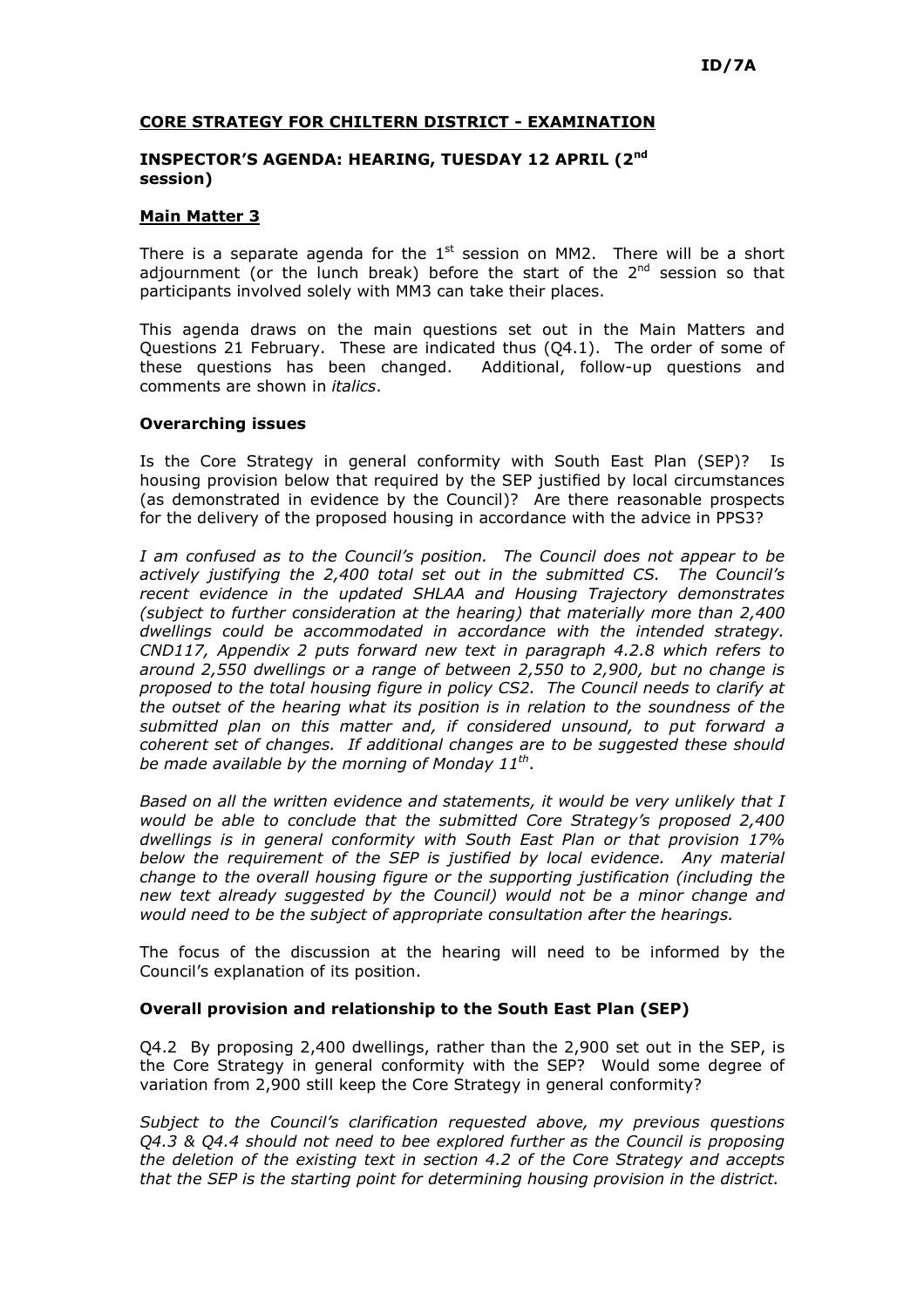Does the evidence regarding household and population growth in CDN114 provide support for a housing figure below the 2,900 set out in the SEP?

## Is the Council's strategy for housing consistent with the aims of the Ministerial Statement: Planning for Growth issued on 23 March 2011?

## Land supply and delivery

I have adapted my previous questions in the light of the Council's new evidence in CDN113, CND115 115/a.

Is the Council's assessment of delivery from sites with planning permission justified, including the 10% non implementation rate for site of 1-4 dwellings?

(Q4.12) Is the assessment of the sites in the SHLAA (CDN115) without planning permission and not allocated in the Core Strategy consistent with the advice in PPS3 (paragraphs 55 & 56)? Is the Council's assessment that sites in multiple ownership have reasonable prospects of being developed, realistic?

(Q4.13) Is the approach to the density of sites in the SHLAA set out in CDN115a justified and appropriate?

Q4.14 The SHLAA (CDNO88 and CDN115) excludes sites in a number of categories of location/constraint. If land supply is a constraint on deliverability, should the contribution of sites within any of the excluded categories be reviewed? Could any of these categories make a material contribution to land supply as part of the existing strategy (in policy CS1) or would they require a change of strategy?

Does the exclusion of any provision from SHLAA sites in Conservation Areas, Areas of Established Character, on car parks, and in areas identified in the Townscape Character Assessment (CDN112) as areas of limited or very limited capacity to accommodate change, mean that the SHLAA estimates are more cautious/robust that if such exclusions were not made? Is it likely that some additional dwellings will be built in these areas over the plan period?

My understanding is that the sites listed in Table 2 of CDN115 are additional to the sites already excluded from the 2010 SHLAA (because of the other designations referred to above). Is this correct?

(Q4.16) Is the Council's assessment of delivery from small sites (not captured in the SHLAA) realistic? How does such an assessment take into account the changes to PPS3 (June 2010)?

Given footnote 31 in PPS3, which defines windfalls as sites not identified and comprising previously developed sites, can the contribution from small sites on garden land now be described as windfalls. Should they be described as something else? Is the Council suggested revised definition of windfalls (CND117 Appendix 2, footnote 10) appropriate?

Is it reasonable and consistent with PPS3 for the Trajectory (CDN113, Tables 3 and 5) to include a contribution from small identified sites in years 10-15?

Council to clarify whether it is relying on a contribution from small unidentified sites in years 1-10. If it is, then a clear justification is required to meet the test in PPS3 (paragraph 58)? Discussion, if required.